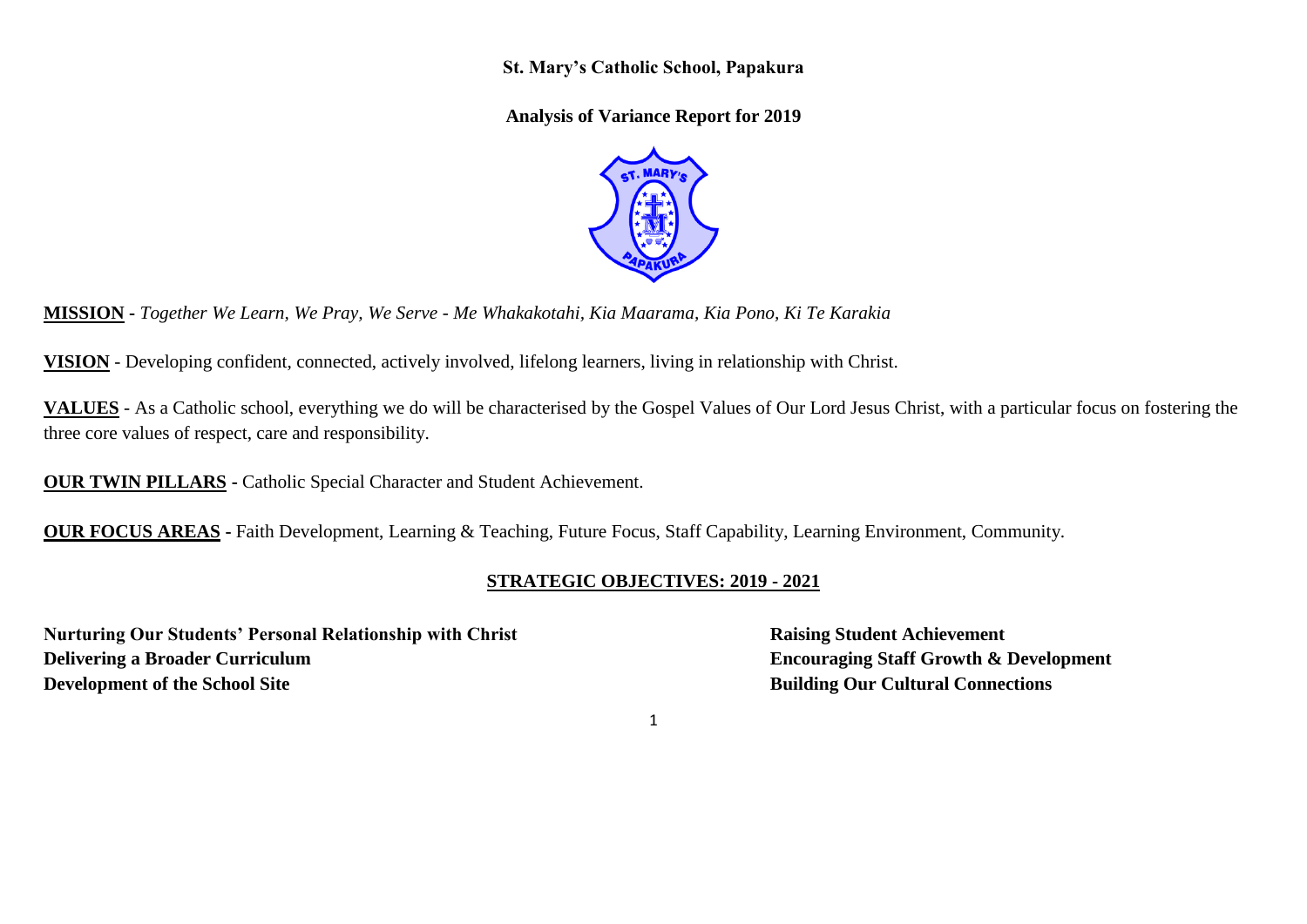| 2019 Annual Plan - Variance Report                                                                                                                                                                                                              |                                                                                                                                       |                                                                                                                                                                                                 |                                                                                                                                                                                                                             |  |
|-------------------------------------------------------------------------------------------------------------------------------------------------------------------------------------------------------------------------------------------------|---------------------------------------------------------------------------------------------------------------------------------------|-------------------------------------------------------------------------------------------------------------------------------------------------------------------------------------------------|-----------------------------------------------------------------------------------------------------------------------------------------------------------------------------------------------------------------------------|--|
| <b>Item</b>                                                                                                                                                                                                                                     | <b>Desired Outcome</b>                                                                                                                | <b>Actual Outcome</b>                                                                                                                                                                           | <b>Comment/Future Actions</b>                                                                                                                                                                                               |  |
|                                                                                                                                                                                                                                                 |                                                                                                                                       | Nurturing Our Students' Personal Relationship with Christ                                                                                                                                       |                                                                                                                                                                                                                             |  |
| Provide visual signs of<br>our Catholic Character<br>in school environment                                                                                                                                                                      | There are visible Catholic signs<br>and symbols evident in the school<br>environment                                                  | We have not progressed this yet.                                                                                                                                                                | To be carried over to 2020 plan.                                                                                                                                                                                            |  |
| <b>Support the faith</b><br>formation of staff<br>All teachers - RE Paper<br>- Spirituality for<br><b>Teachers</b><br>All teachers - Two<br>Wise Men Course<br>$(\mathrm{July})$<br>Targeted Teachers -<br>"Having Life to the<br>Full" course. | Staff's faith is nourished and RE<br>curriculum knowledge developed<br>through the provision of targeted<br>professional development. | 14 teachers completed the<br>"Spirituality for Teachers" paper in<br>the first half of the year, with all<br>teachers passing the paper.<br>15 teachers attended the "Two Wise"<br>Men" course. | DRS has asked for a staff retreat at the<br>beginning of 2020. This will allow the existing<br>and new to develop collegiality and shared<br>understanding of and commitment to the<br>School's Catholic Special Character. |  |
| Invite families of 5.3 $\&$<br>5.4 students to enroll<br>for sacramental<br>programmes.                                                                                                                                                         | 5.3 - 5.5 preference students are<br>offered opportunities to join the<br>church                                                      | Five students in this grouping were<br>baptised in September.                                                                                                                                   | There was some concern expressed about this<br>being held in school time and involving so<br>many of the students. This needs to be<br>reviewed for subsequent baptisms.                                                    |  |
| St Mary's Way -<br>Review PB4L through<br>a CC lens                                                                                                                                                                                             | The school's PB4L programme<br>operates in a way that reflects<br>Gospel values.                                                      | The St Mary's Way team reviewed<br>the school's PB4L processes in the<br>light of our school values.                                                                                            | There is more work to do here.                                                                                                                                                                                              |  |
| Recommend four<br>Bishop's reps to Bishop                                                                                                                                                                                                       | The Bishop is fully represented on<br>the 2019 - 2022 Board of Trustees.                                                              | Four new appointees took up roles as<br>Proprietor reps in June, giving the                                                                                                                     | Item completed. No further action required.                                                                                                                                                                                 |  |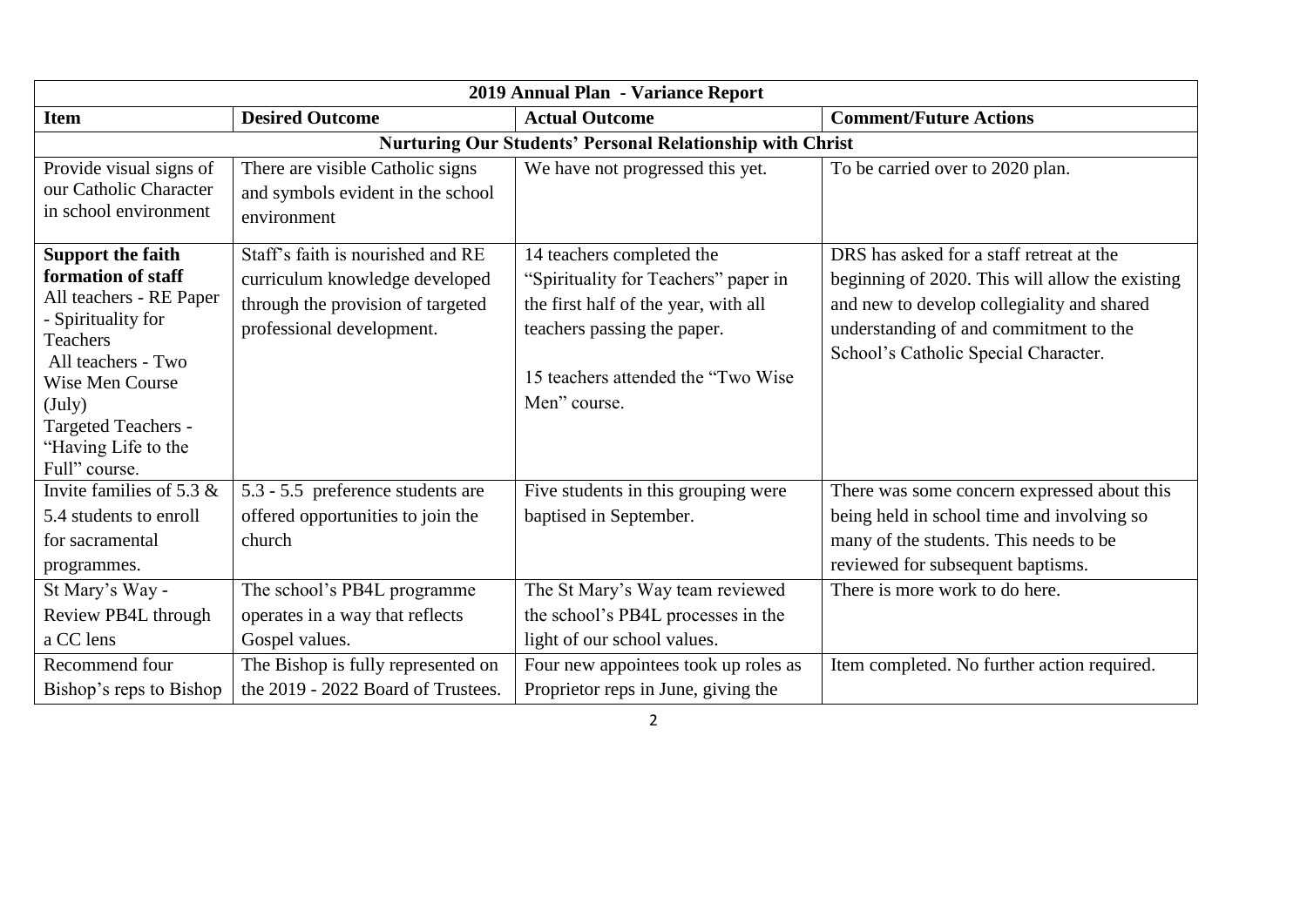| Pat for BOT election.                                     |                                    | Bishop the required level of         |                                               |  |  |
|-----------------------------------------------------------|------------------------------------|--------------------------------------|-----------------------------------------------|--|--|
|                                                           |                                    | representation on the Board.         |                                               |  |  |
| Review transport                                          | Teams are able to attend Masses at | The school now buses students to     | Item completed. Now an operational matter for |  |  |
| provision for Team                                        | the parish church on a regular     | these Masses in term Two and Three   | management.                                   |  |  |
| <b>Masses</b>                                             | basis.                             | and walks to the Church in Term One  |                                               |  |  |
|                                                           |                                    | and Term Four. The Board funds this  |                                               |  |  |
|                                                           |                                    | transport.                           |                                               |  |  |
| RE briefing for new                                       | New families are well informed     |                                      | Our 2019 self-review suggests that the school |  |  |
| families                                                  | about the RE programme and its     |                                      | needs to improve how it informs parents about |  |  |
|                                                           | important place in the school      |                                      | our RE programme.                             |  |  |
|                                                           | curriculum.                        |                                      |                                               |  |  |
| Promote use of prayer                                     | Families are supported in the      | Prayer bags have been refurbished or | Item completed. Now an operational matter for |  |  |
| bags                                                      | development of family prayer       | replaced and regular use has been    | management.                                   |  |  |
|                                                           | practices.                         | emphasised with teaching staff.      |                                               |  |  |
| Carry out annual self -                                   | The school's Catholic Special      | Self-review has been carried out and | Next review will focus on Dimension 3-        |  |  |
| review in relation to                                     | Character will be reviewed and     | recommendations added to the 2020    | <b>Christian Witness</b>                      |  |  |
| one aspect of school's                                    | reported on to the Bishop.         | annual plan. The report will be      |                                               |  |  |
| Catholic Special<br><b>Character - Dimension</b>          |                                    | submitted to the Bishop after the    |                                               |  |  |
| 2- Growth in                                              |                                    | Board's November meeting.            |                                               |  |  |
| Knowledge                                                 |                                    |                                      |                                               |  |  |
| <b>Raising Student Achievement</b>                        |                                    |                                      |                                               |  |  |
| <b>Reading Targets - %</b>                                | Maori - 85% at/above CE, from      | Maori - 92% at/above CE, from 79%    | <b>Proposed 2020 Reading Targets</b>          |  |  |
| Students at/above                                         | 79% in 2018                        | in 2018                              | Maori – 90% at/above (92% in 2019)            |  |  |
| Curriculum                                                | Pasifika - 80% at/above CE, from   | Pasifika - 84% at/above CE, from     | Pasifika – 90% at/above (84% in 2019)         |  |  |
| <b>Expectations (Targets)</b><br>set on the basis of 2018 | 70% in 2018                        | 70% in 2018                          | ALL - 90% at/above (89% in 2019)              |  |  |
| EOY data)                                                 | Year 2 - 80% at/above CE, from     | Year 2 - 95% at/above CE, from 63%   |                                               |  |  |
|                                                           |                                    | 3                                    |                                               |  |  |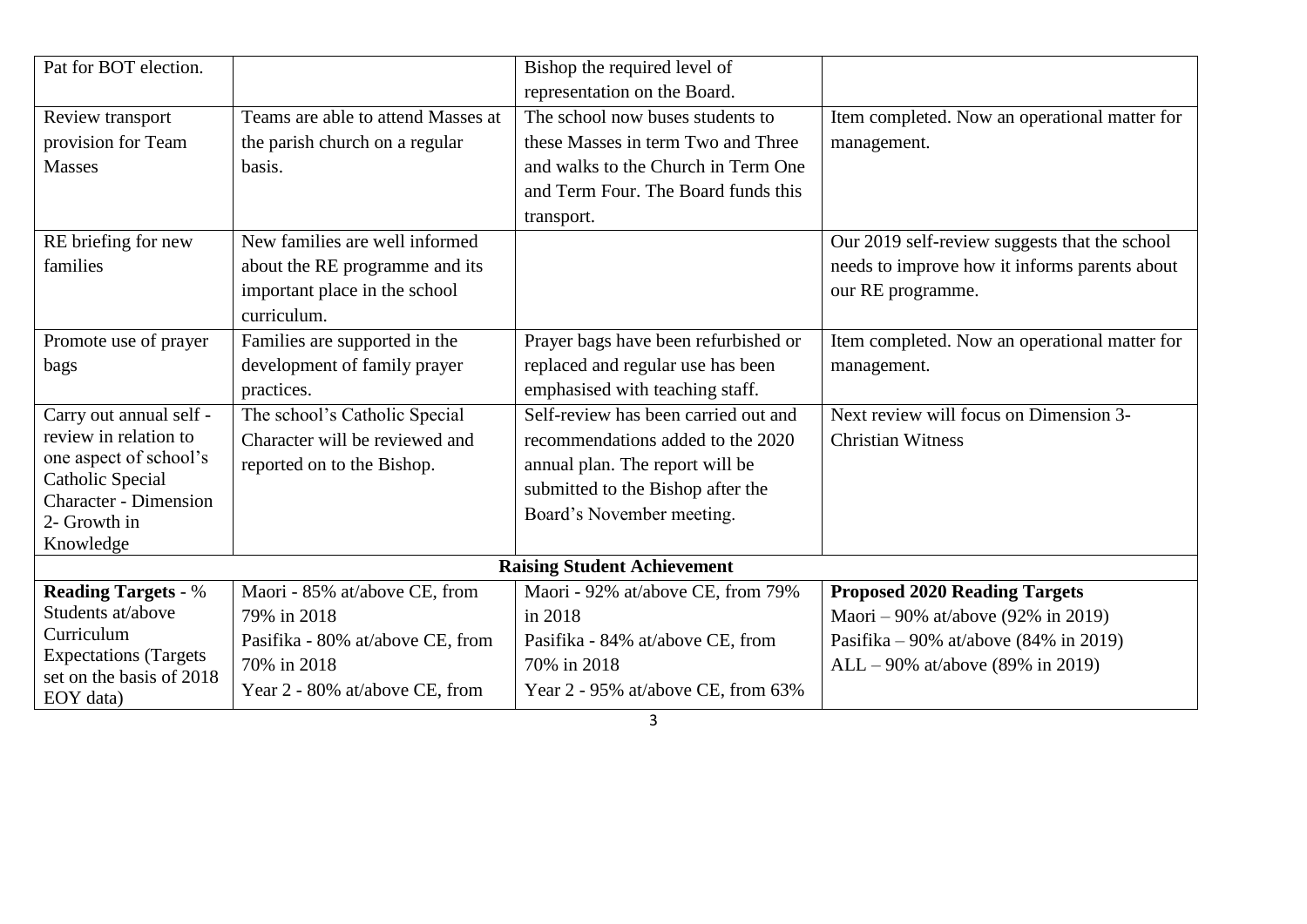|                                                                         | 63% in 2018                      | in 2018                            |                                          |
|-------------------------------------------------------------------------|----------------------------------|------------------------------------|------------------------------------------|
|                                                                         | Year 8 - 75% at/above CE, from   | Year 8 - 77% at/above CE, from 64% |                                          |
|                                                                         | 64% in 2018                      | in 2018                            |                                          |
|                                                                         | ALL - 85% at/above CE, from      | ALL - 89% at/above CE, from 78% in |                                          |
|                                                                         | 78% in 2018                      | 2018                               |                                          |
| <b>Writing Targets - %</b>                                              | Maori - 85% at/above CE, from    | Maori - 88% at/above CE, from 84%  | <b>Proposed 2020 Writing Targets</b>     |
| Students at/above                                                       | 84% in 2018                      | in 2018                            | Maori – 90% at/above (88% in 2019)       |
| Curriculum                                                              | Pasifika - 75% at/above CE, from | Pasifika - 72% at/above CE, from   | Pasifika – 80% at/above (72% in 2019)    |
| <b>Expectations (Targets)</b><br>set on the basis of 2018               | 54% in 2018                      | 54% in 2018                        | $ALL - 85\%$ at/above (78% in 2019)      |
| EOY data)                                                               | Year 2 - 80% at/above CE, from   | Year 2 - 80% at/above CE, from 68% |                                          |
|                                                                         | 68% in 2018                      | in 2018                            |                                          |
|                                                                         | Year 7 - 80% at/above CE, from   | Year 7 - 60% at/above CE, from 63% |                                          |
|                                                                         | 63% in 2018                      | in 2018                            |                                          |
|                                                                         | Year 8 - 75% at/above CE, from   | Year 8 - 43% at/above CE, from 59% |                                          |
|                                                                         | 59% in 2018                      | in 2018                            |                                          |
|                                                                         | ALL - 80% at/above CE, from      | ALL - 78% at/above CE, from 74% in |                                          |
|                                                                         | 74% in 2018                      | 2018                               |                                          |
| <b>Mathematics Targets -</b>                                            | Maori - 85% at/above CE, from    | Maori - 88% at/above CE, from 77%  | <b>Proposed 2020 Mathematics Targets</b> |
| % Students at/above                                                     | 77% in 2018                      | in 2018                            | Maori – 90% at/above (88% in 2019)       |
| Curriculum<br><b>Expectations</b> (Targets)<br>set on the basis of 2018 | Pasifika - 80% at/above CE, from | Pasifika - 76% at/above CE, from   | Pasifika – 80% at/above (76% in 2019)    |
|                                                                         | 63% in 2018                      | 63% in 2018                        | $ALL - 90\%$ at/above 84\% in 2019)      |
| EOY data)                                                               | Year 3 - 80% at/above CE, from   | Year 3 - 95% at/above CE, from 67% |                                          |
|                                                                         | 67% in 2018                      | in 2018                            |                                          |
|                                                                         | Year 8 - 75% at/above CE, from   | Year 8 - 38% at/above CE, from 59% |                                          |
|                                                                         | 59% in 2018                      | in 2018                            |                                          |
|                                                                         | ALL - 80% at/above CE, from      | ALL - 84% at/above CE, from 75% in |                                          |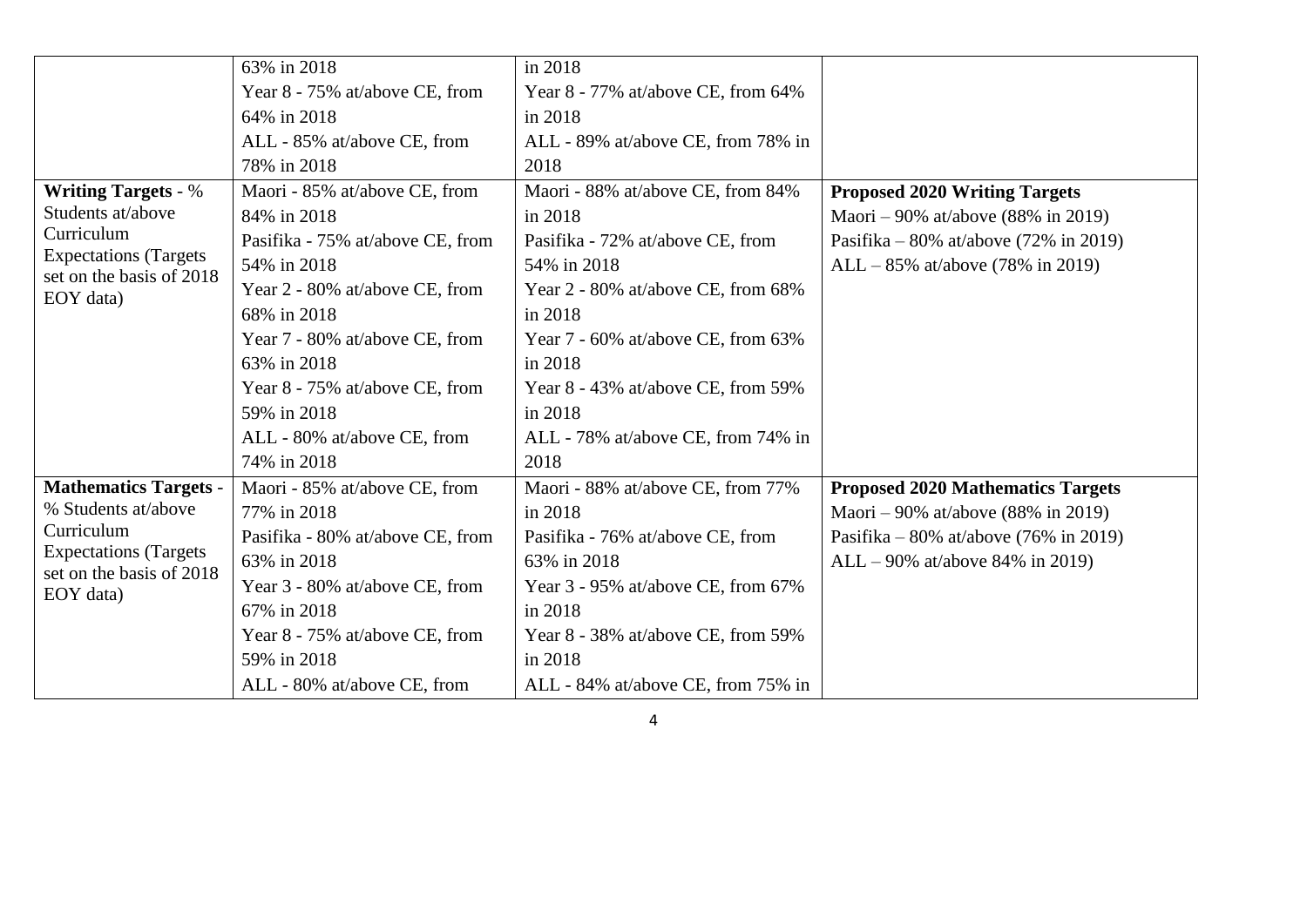|                                                                                                                                     | 75% in 2018                                               | 2018                                                                                                                                                                                                                            |                                                         |
|-------------------------------------------------------------------------------------------------------------------------------------|-----------------------------------------------------------|---------------------------------------------------------------------------------------------------------------------------------------------------------------------------------------------------------------------------------|---------------------------------------------------------|
| Pasifika Student                                                                                                                    | Priority learners make accelerated                        | See above for feedback in relation to                                                                                                                                                                                           | Targets for 2020 include provision for Pasifika         |
| <b>Achievement</b>                                                                                                                  | progress in relation to CE and own                        | Pasifika student achievement.                                                                                                                                                                                                   | achievement.                                            |
| All staff identify<br>Pasifika students<br>below/well below<br>expectation. Establish<br>as target students.                        | learning goals. (See above for<br>Pasifika Shift Targets) |                                                                                                                                                                                                                                 |                                                         |
| <b>ERO</b> - Education                                                                                                              | The school receives external                              | Deferred until 2020                                                                                                                                                                                                             | ERO expected in Term 1 or 2 2020                        |
| <b>Review Office External</b>                                                                                                       | feedback on its current provision                         |                                                                                                                                                                                                                                 |                                                         |
| Review scheduled                                                                                                                    | and future direction                                      |                                                                                                                                                                                                                                 |                                                         |
| (Term $3$ or $4$ )                                                                                                                  |                                                           |                                                                                                                                                                                                                                 |                                                         |
| <b>Improving Pasifika</b><br>student attendance &<br>engagement through<br>close tracking and<br>active engagement with<br>families | Pasifika Student attendance is<br>improved                |                                                                                                                                                                                                                                 |                                                         |
| <b>Supporting Pasifika</b>                                                                                                          | Teachers develop enhanced                                 | Teachers have worked all year in two                                                                                                                                                                                            | 2020 plan now includes provision for a Within           |
| <b>Student Achievement</b><br>(See Tapasa under Staff<br>Growth &<br>Development Goals)                                             | capability to cater for Pasifika<br>students.             | inquiry groups, with a focus on<br>effective provision for and<br>engagement with Pasifika students<br>and their families.<br>The SACS COL established an<br>engagement strand to their<br>achievement challenges, The school's | School COL role to be allocated against this<br>target. |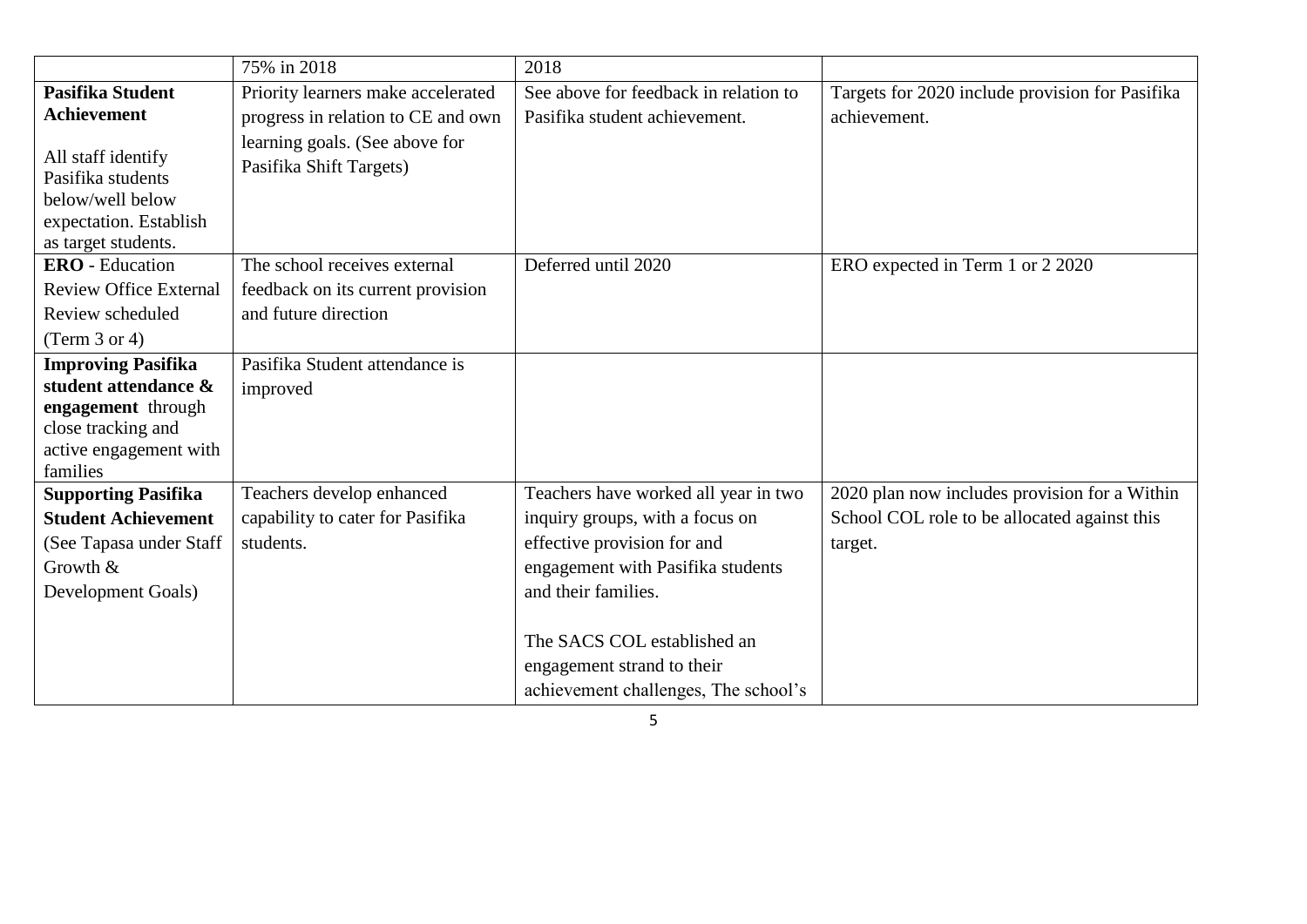|                       |          |                                     |                  | two Within Schools COL teachers                                         |             |                                               |
|-----------------------|----------|-------------------------------------|------------------|-------------------------------------------------------------------------|-------------|-----------------------------------------------|
|                       |          |                                     |                  | have been supported by one of the                                       |             |                                               |
|                       |          |                                     |                  | Across Schools COL teachers to lead                                     |             |                                               |
|                       |          |                                     | these inquiries. |                                                                         |             |                                               |
| Developing school use |          | Staff develop capability in use of  |                  | All staff received initial training in                                  |             | Item completed. Now an operational matter for |
| of new Student        |          | e-Tap for administration, planning, |                  | use of e-tap for planning, reporting                                    | management. |                                               |
| Management System     |          | analysis and reporting student      |                  | and marking of their class attendance.                                  |             |                                               |
| $(e$ -Tap $)$         | learning |                                     |                  | Office staff received training in                                       |             |                                               |
|                       |          |                                     |                  | administrative processes. The DP and                                    |             |                                               |
|                       |          |                                     |                  | AP worked with e-tap to develop a                                       |             |                                               |
|                       |          |                                     |                  | new system for reporting student                                        |             |                                               |
|                       |          |                                     |                  | achievement to parents and to report                                    |             |                                               |
|                       |          |                                     |                  | aggregated student achievement                                          |             |                                               |
|                       |          |                                     |                  | information to the Board.                                               |             |                                               |
|                       |          |                                     |                  |                                                                         |             |                                               |
|                       |          |                                     |                  |                                                                         |             |                                               |
|                       |          |                                     |                  | E-tap is now well in place and                                          |             |                                               |
|                       |          |                                     | working well.    |                                                                         |             |                                               |
|                       |          |                                     |                  | Supporting Data Table - Students At/Above Curriculum Expectation (by %) |             |                                               |
|                       |          | <b>Reading</b>                      |                  | Writing                                                                 |             | <b>Mathematics</b>                            |
| Yr0/1                 |          | 100%                                |                  | 100%                                                                    |             | 100%                                          |
| Yr2                   |          | 95%                                 |                  | 80%                                                                     |             | 87%                                           |
| Yr3                   |          | 100%                                |                  | 95%                                                                     |             | 95%                                           |
| Yr4                   |          | 85%                                 |                  | 74%                                                                     |             | 95%                                           |
| Yr <sub>5</sub>       |          | 86%                                 |                  | 71%                                                                     |             | 92%                                           |
| Yr <sub>6</sub>       |          | 81%                                 |                  | 69%                                                                     |             | 65%                                           |
| Yr7                   |          | 80%                                 |                  | 60%                                                                     |             | 54%                                           |
| Yr8<br>77%            |          |                                     | 43%              |                                                                         | 38%         |                                               |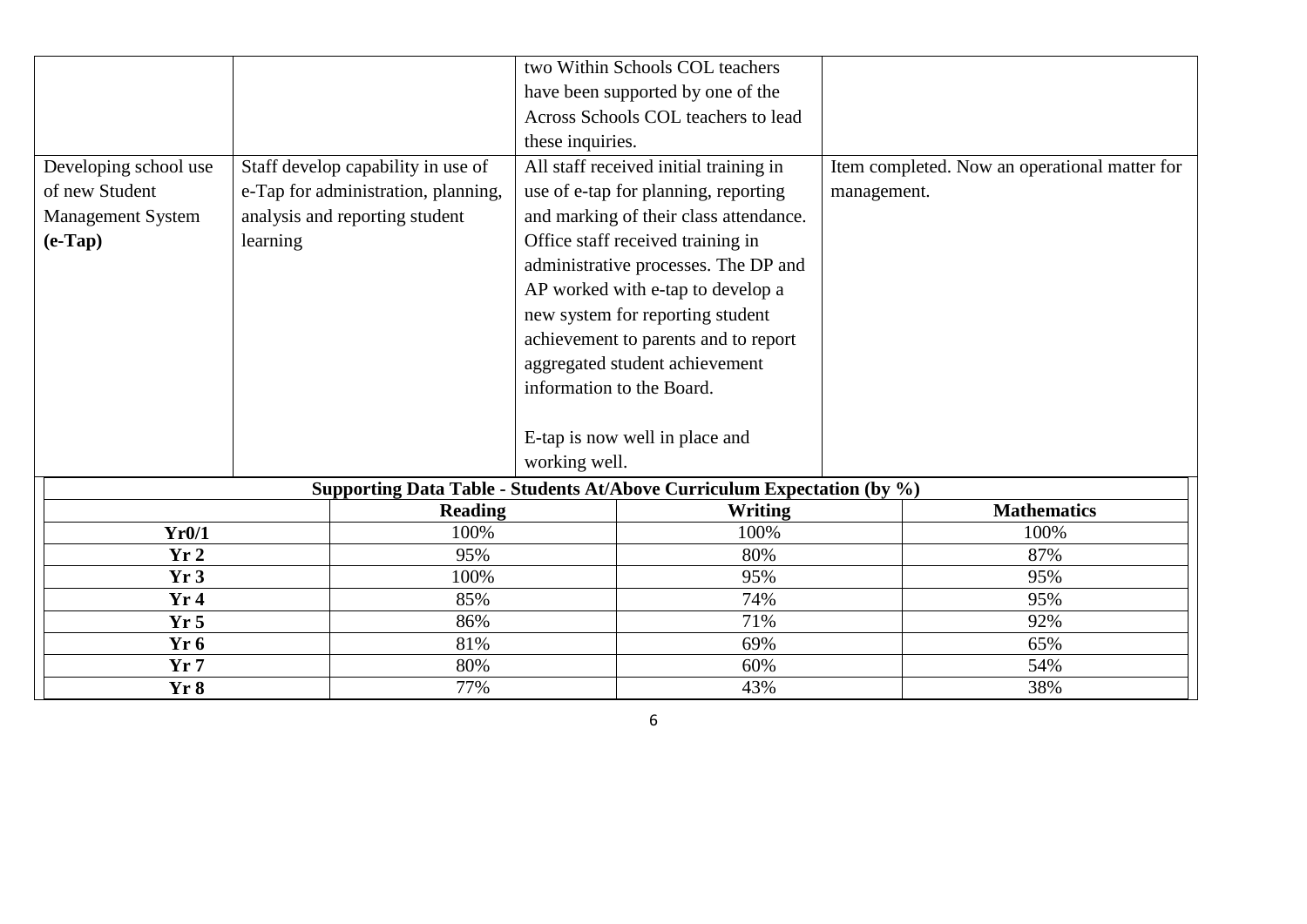| <b>ALL STUDENTS</b>         |      | 89%                                 | 78%                                    | 84%                                           |
|-----------------------------|------|-------------------------------------|----------------------------------------|-----------------------------------------------|
| 92%<br>Maori                |      | 88%                                 | 88%                                    |                                               |
| <b>Pasifika</b>             |      | 84%                                 | 72%                                    | 76%                                           |
| <b>Asian</b>                |      | 88%                                 | 79%                                    | 90%                                           |
| <b>NZ European</b>          |      | 96%                                 | 84%                                    | 88%                                           |
| <b>Other</b>                |      | 90%                                 | 63%                                    | 73%                                           |
|                             |      |                                     |                                        |                                               |
|                             |      |                                     | <b>Delivering a Broader Curriculum</b> |                                               |
| <b>Digital Technology</b>   |      | The school is ready to deliver the  | Staff have carried out an extensive    | 2020 plan provides for use of one Within      |
| <b>Strand Curriculum</b>    |      | digital technology curriculum by    | range of in-house professional         | School COL teacher position to support        |
| implementation              | 2020 |                                     | development (PD), PD provided          | teachers in delivery of DT strand.            |
|                             |      |                                     | through our COL and worked with an     | Continue to provide resourcing in support of  |
|                             |      | outside facilitator, funded by the  | <b>STEAM Room infrastructure.</b>      |                                               |
|                             |      |                                     | COL, to develop our curriculum         |                                               |
|                             |      |                                     | implementation plans.                  |                                               |
|                             |      |                                     |                                        |                                               |
|                             |      | The school has established a STEAM  |                                        |                                               |
|                             |      | room to support the delivery of the |                                        |                                               |
|                             |      | curriculum. Technology equipment in |                                        |                                               |
|                             |      |                                     | support of the curriculum has been     |                                               |
|                             |      |                                     | purchased and is available for use in  |                                               |
|                             |      |                                     | the STEAM room.                        |                                               |
| <b>Strengthen PE/Sports</b> |      | Students have access to a greater   | Students in Year $3 - 6$ were provided | Item completed. Now an operational matter for |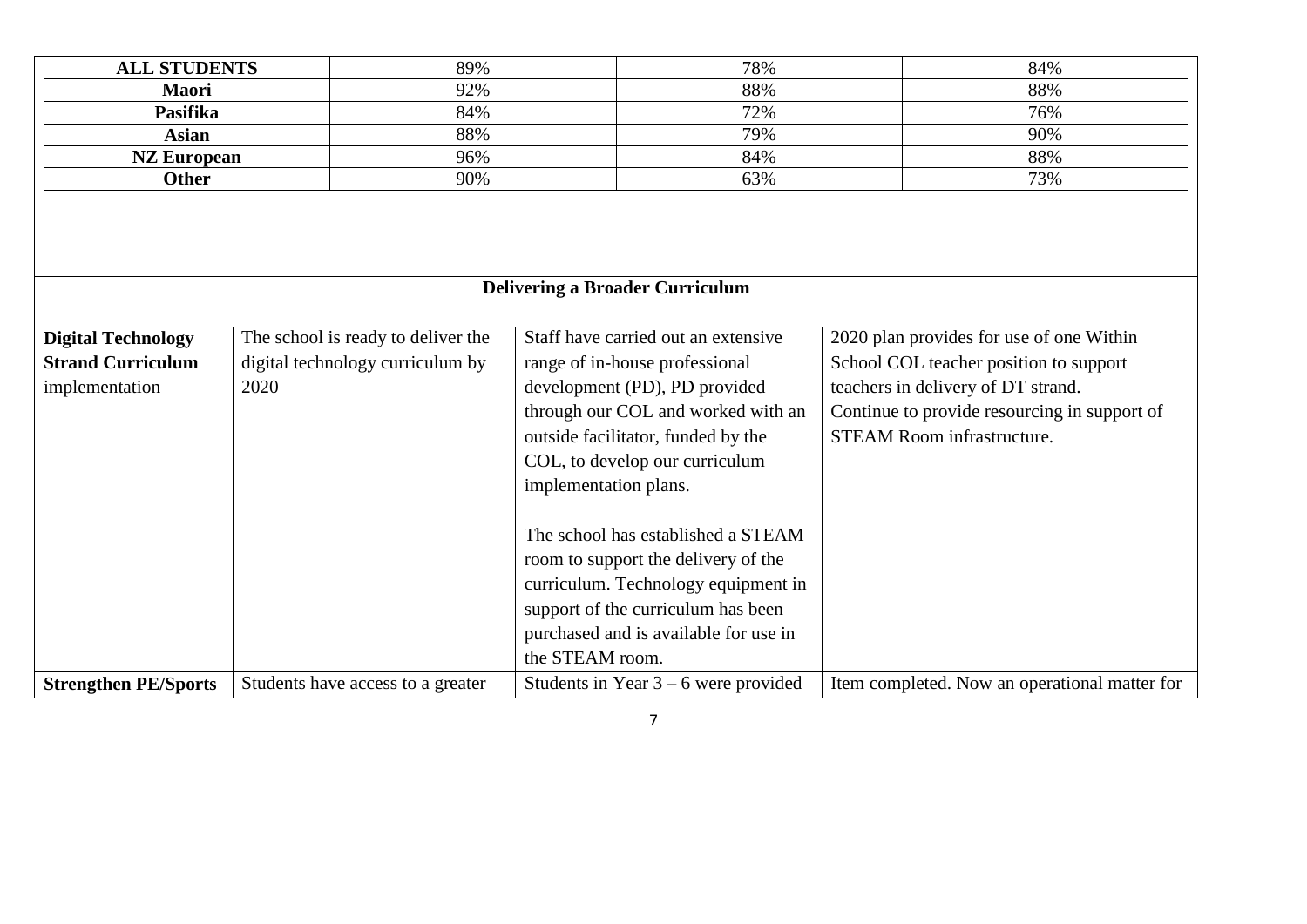| provision                 | range and frequency of physical      | five one hour aquatics lessons via                | management.                                   |
|---------------------------|--------------------------------------|---------------------------------------------------|-----------------------------------------------|
| (a) Swimming/Aquatics     | education and sport in the school    | Swimsafe, with lessons delivered at               |                                               |
| (b) Counties Manukau      | curriculum                           | Massey Park Pools.                                | 2020 plan includes (a) review of PE           |
| Sport programme           |                                      |                                                   | programme and (b) streamlining of school and  |
|                           |                                      | Counties Manukau Sport delivered                  | interschool sports programmes.                |
|                           |                                      | weekly lessons at Years $1 - 5$ in a              |                                               |
|                           |                                      | range of sports.                                  |                                               |
| Greater emphasis on       | Students have regular opportunities  | The whole school curriculum focus                 | Item completed. Now an operational matter for |
| The Arts in our school    | for learning in and through the Arts | for Term 4 was in The Arts. Classes               | management.                                   |
| curriculum                |                                      | worked in a range of media, within                |                                               |
|                           |                                      | the whole school concept of Tikanga.              |                                               |
|                           |                                      | The unit of work finished with an art             |                                               |
|                           |                                      | exhibition.                                       |                                               |
| <b>Review school's</b>    | The school's Mission charism is      | A student council was re-established.             | Item completed. Now an operational matter for |
| processes for             | seen in action through students      | Students in Year $6 - 8$ were given the           | management.                                   |
| recognizing service,      | taking on a range of leadership      | opportunity to apply for leadership               |                                               |
| achievement and           | opportunities at several age levels. | roles in a range of service areas.                |                                               |
| opportunities for         | The school acknowledges and          |                                                   |                                               |
| leadership                | celebrates achievement, faith and    |                                                   |                                               |
| (Including review of      | service appropriately                |                                                   |                                               |
| end of year trophies)     |                                      |                                                   |                                               |
|                           |                                      | <b>Encouraging Staff Growth &amp; Development</b> |                                               |
| <b>Digital Technology</b> | Staff are ready to implement the     | Staff have carried out extensive work             | 2020 Plan makes further provision for support |
| strand preparation        | digital technology strand of the     | to familiarize themselves with DT                 | of staff in delivery of DT curriculum.        |
| and training              | Technology curriculum in 2020.       | strand. Have held workshops and                   |                                               |
|                           | The school's curriculum includes     | introduced teaching possibilities.                |                                               |
|                           |                                      |                                                   |                                               |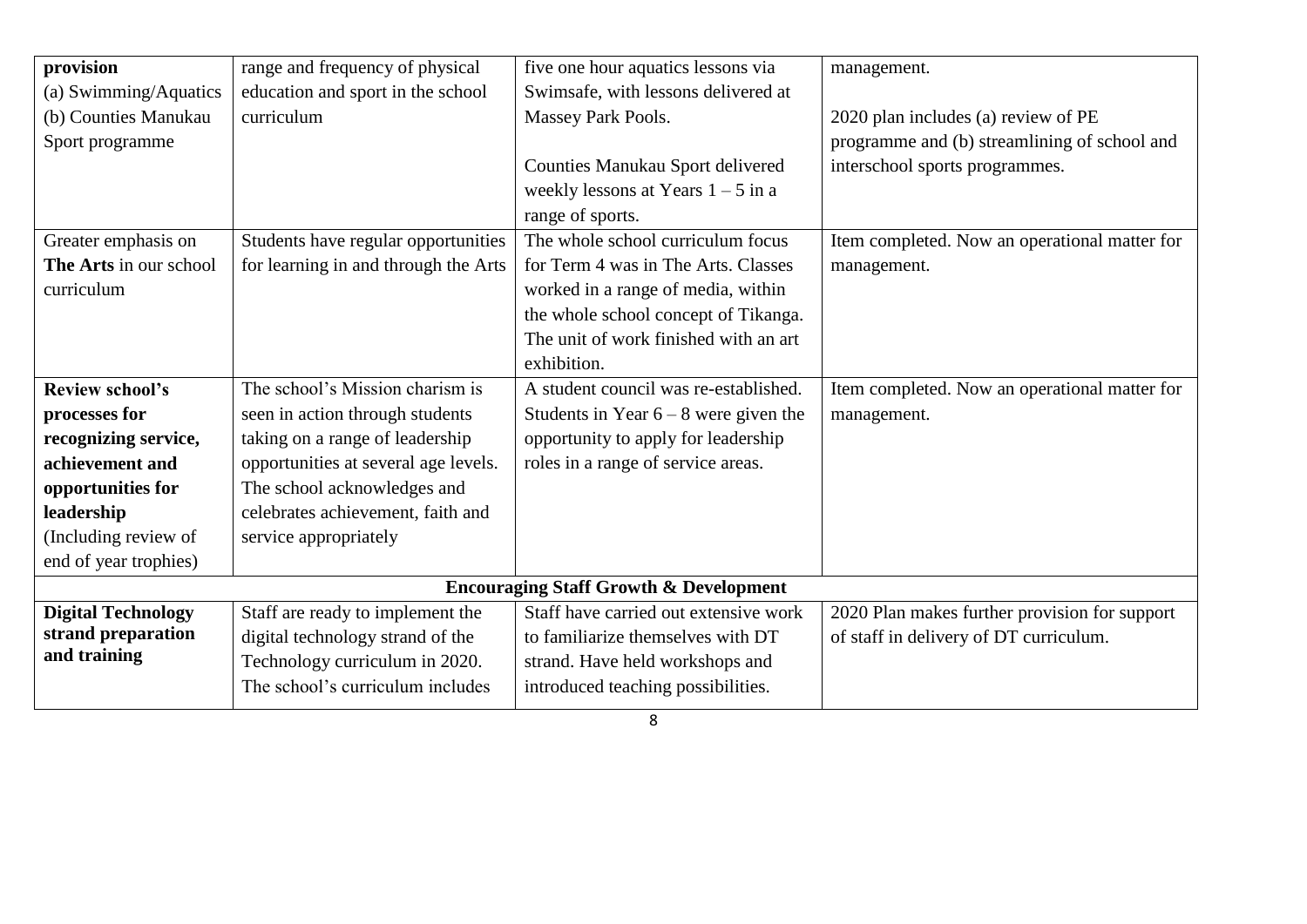|                                       | DT Strand.                                                           | Staff are developing on confidence                                         |                                                |
|---------------------------------------|----------------------------------------------------------------------|----------------------------------------------------------------------------|------------------------------------------------|
|                                       |                                                                      | but further work is required.                                              |                                                |
| Tapasā - Cultural<br>Competencies for | Class teachers are supported in<br>developing their ability to cater | Teachers have worked all year to<br>develop capability and to ensure their | This work is ongoing.                          |
| <b>Teachers of Pacific</b>            | appropriately for Pasifika students                                  | teaching is supportive of Pasifika                                         |                                                |
| Students training                     |                                                                      |                                                                            |                                                |
|                                       | in their teaching                                                    | students' culture and identity.                                            |                                                |
| e-Tap training                        | Staff are able to make good use of                                   | Staff are confident users of the new                                       | Item completed. Now an operational matter for  |
|                                       | the school's new SMS                                                 | SMS.                                                                       | management.                                    |
| <b>Collaborative</b>                  | Teachers are supported in                                            | Teachers worked with an outside                                            | Further work in relation to the development of |
| teaching practice and                 | developing their skills in working                                   | facilitator on the development of                                          | collaborative practice can continue in-house,  |
| effective teams                       | collaboratively in support of the                                    | collaborative practice. This began                                         | with support where necessary from the Across   |
| (Jacque Allen)                        | students in their Teams.                                             | with a Teacher Only Day in January                                         | COL teachers in our COL.                       |
|                                       |                                                                      | and then continued throughout the                                          |                                                |
|                                       |                                                                      | year.                                                                      |                                                |
| <b>Support Staff</b>                  | Support staff receive feedback                                       | The Deputy Principal has carried out                                       | Item completed. Now an operational matter for  |
| appraisal                             | about their work performance                                         | appraisals of our support staff in 2019.                                   | management.                                    |
|                                       |                                                                      |                                                                            |                                                |
|                                       |                                                                      | <b>Development of the School Site</b>                                      |                                                |
| <b>Master Plan -</b>                  | The school's plans for long term                                     | The Board has provided new court                                           | Property committee are identifying next steps  |
| progress on identified                | site development reflect the                                         | markings, new playground equipment,                                        | for inclusion in 2020 plan.                    |
| priorities - (Some                    | Board's vision for the school                                        | installed a junior school sandpit and                                      |                                                |
| require Diocesan                      |                                                                      | installed a new internal door between                                      |                                                |
| consents)                             |                                                                      | the ILE spaces in the main block.                                          |                                                |
| <b>Modified ILE -</b>                 | The Board obtains approval to                                        | The Board has had preliminary                                              | Board are working with architect and Diocese   |
| Develop and submit                    | develop ILE spaces in Room 15 -                                      | approval from the Diocese based on                                         | to obtain approval, lodge applications and     |
| drawings for                          |                                                                      |                                                                            |                                                |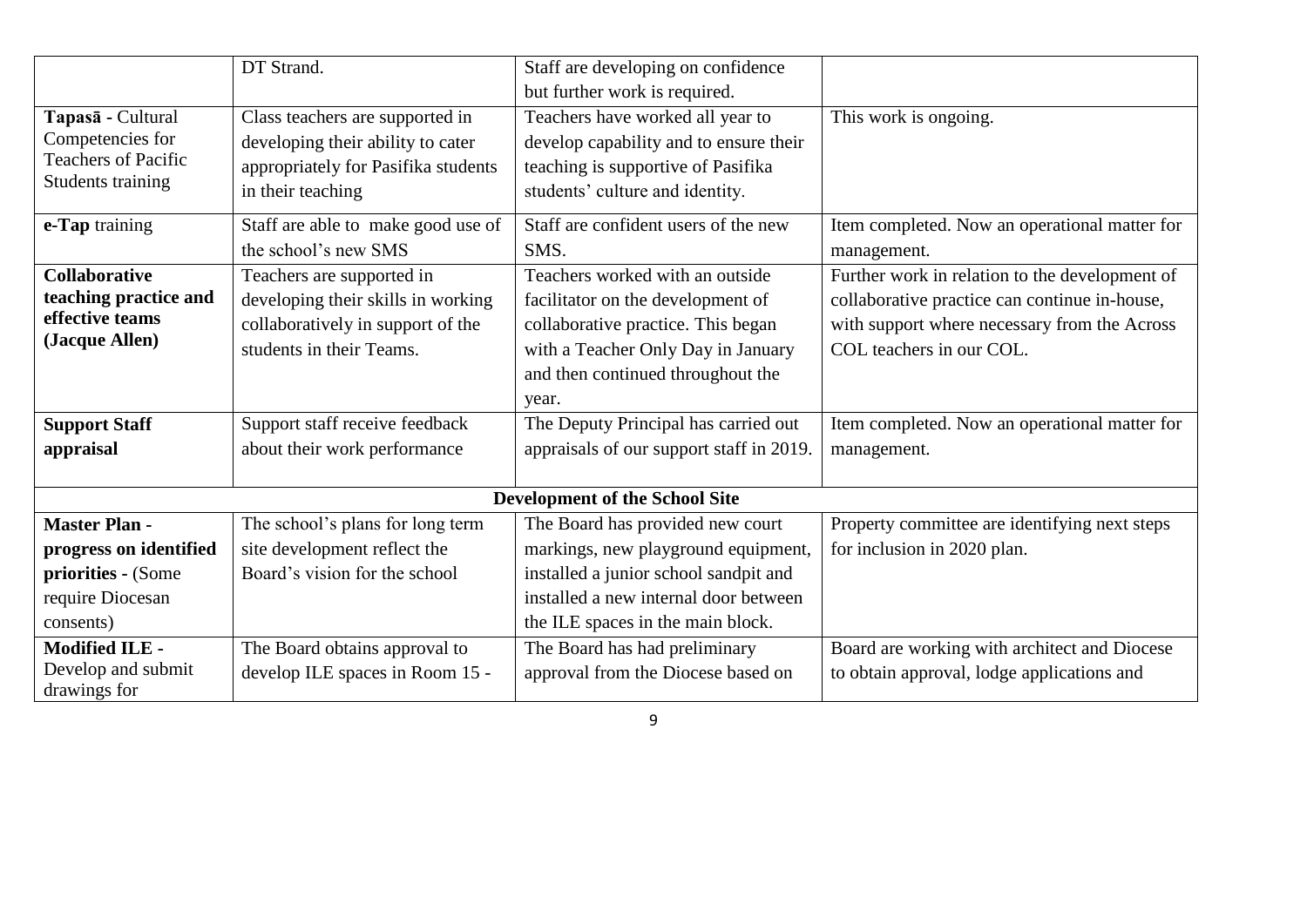| modification to                          | 19 on the basis of architectural    | concept drawings. Full architectural   | identify funding requirements. The Board        |  |  |  |
|------------------------------------------|-------------------------------------|----------------------------------------|-------------------------------------------------|--|--|--|
| Diocese. Develop                         | drawings and costings               | drawings have been prepared and the    | expect to begin construction in 2020.           |  |  |  |
| fundraising plan                         |                                     | Diocese is being approached for        |                                                 |  |  |  |
|                                          |                                     | formal approval.                       |                                                 |  |  |  |
| <b>Building Our Cultural Connections</b> |                                     |                                        |                                                 |  |  |  |
|                                          |                                     |                                        |                                                 |  |  |  |
| <b>BOT Treaty</b>                        | BOT are aware of their Treaty       | This workshop has not been delivered.  | This has been included in the 2020 plan.        |  |  |  |
| Workshop                                 | responsibilities.                   | The Diocese has been asked to          |                                                 |  |  |  |
|                                          |                                     | include this in their BOT training for |                                                 |  |  |  |
|                                          |                                     | 2020.                                  |                                                 |  |  |  |
| <b>Making Pacific</b>                    | Visible signs and symbols of        | This has not happened yet but is       | This has been included in the 2020 plan.        |  |  |  |
| cultures more visibly                    | Pacific cultures are evident in the | included in the plans for the Term 4   |                                                 |  |  |  |
| present in                               | school, creating a more welcoming   | Art focus.                             |                                                 |  |  |  |
| environment                              | environment for Pacific students    |                                        |                                                 |  |  |  |
|                                          | and their families.                 |                                        |                                                 |  |  |  |
| <b>Establish and support</b>             | A forum for communication with      | We have not been successful yet in     | This has been kept in the 2020 plan.            |  |  |  |
| a Pasifika Liaison                       | our Pacific Island families is in   | establishing this group. Changed       |                                                 |  |  |  |
| group                                    | place and operating.                | circumstances for key members of the   |                                                 |  |  |  |
|                                          |                                     | Pasifika community with close links    |                                                 |  |  |  |
|                                          |                                     | to the school has made this            |                                                 |  |  |  |
|                                          |                                     | challenging to achieve.                |                                                 |  |  |  |
| Allocate one Within                      | A staff member is given             | Our two Within Schools teachers led    | One Within School role to be allocated for this |  |  |  |
| <b>Schools Teaching role</b>             | responsibility for supporting and   | teacher inquiry groups. These focused  | in 2020.                                        |  |  |  |
| in support of Pasifika                   | strengthening engagement with the   | on raising Pasifika achievement and    |                                                 |  |  |  |
| student achievement                      | school's Pasifika community.        | enhancing engagement. Staff have       |                                                 |  |  |  |
| and family                               |                                     | been proactive in engaging with our    |                                                 |  |  |  |
| engagement                               |                                     |                                        |                                                 |  |  |  |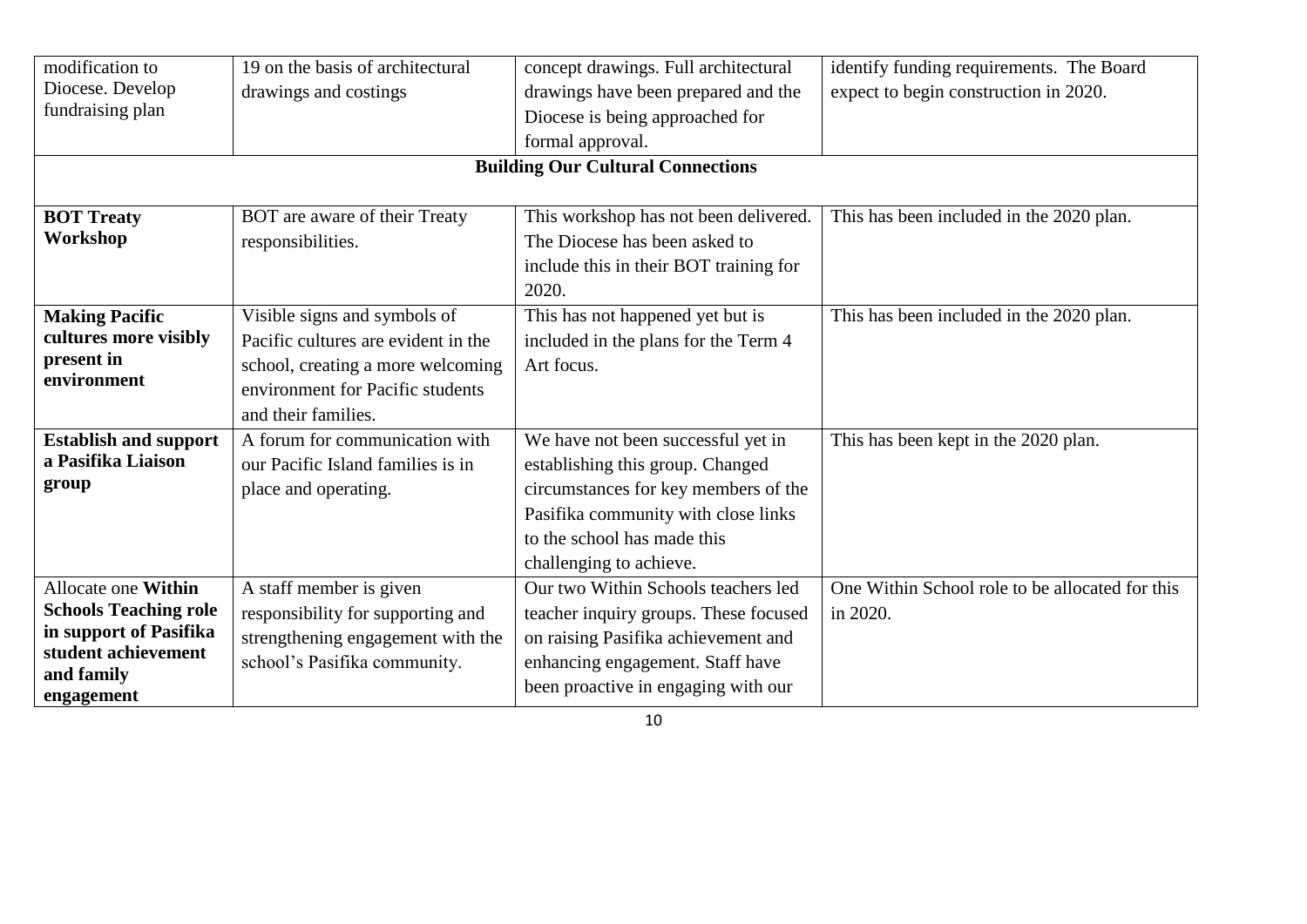|                         |                                    | Pacific families and working on      |                                                   |
|-------------------------|------------------------------------|--------------------------------------|---------------------------------------------------|
|                         |                                    | raising Pasifika achievement (see    |                                                   |
|                         |                                    | above re student achievement).       |                                                   |
|                         |                                    | <b>School Self Review</b>            |                                                   |
| CC Self-review focus -  | The school receives feedback on    | The review was carried out and found | Areas for development have been included in       |
| Dimension2 - Growth     | its provision for Religious        | that the school is doing a very good | the 2020 - 2022 Strategic Plan.                   |
| in Knowledge            | Education                          | job in relation to this dimension.   |                                                   |
|                         |                                    | Areas for development have been      |                                                   |
|                         |                                    | included in the 2020-2022 Strategic  |                                                   |
|                         |                                    | Plan and a copy sent to the Auckland |                                                   |
|                         |                                    | Diocese.                             |                                                   |
| St Mary's Way (PB4L)    | Review ensures the school          | The St Mary's Way team reveiwed      | This work will continue on 2020.                  |
| programme review        | implements positive and consistent | processes against school values. The |                                                   |
|                         | strategies for managing behaviour  | review found the St Mary's Way       |                                                   |
|                         | consistent with school's Special   | programme is reflective of school    |                                                   |
|                         | <b>Catholic Character</b>          | values and supports children in      |                                                   |
|                         |                                    | developing positive behaviour. There |                                                   |
|                         |                                    | is a small group of children who are |                                                   |
|                         |                                    | resistant to changing behaviour and  |                                                   |
|                         |                                    | this group's needs require further   |                                                   |
|                         |                                    | attention.                           |                                                   |
| <b>ERO</b> External     | The school receives external       | Not held – held over until 2020.     | Term 1 or 2. Probably Term 1.                     |
| <b>Education Review</b> | feedback on the quality of school  |                                      |                                                   |
|                         | operations                         |                                      |                                                   |
| Policy & Procedure      | Regular review of school policies  | The Board have viewed a full         | Schedule to be developed for $2020 - 2022$ . This |
| Review                  | and procedures takes place         | schedule of all school policies and  | has been included in the 2020 Work Plan.          |